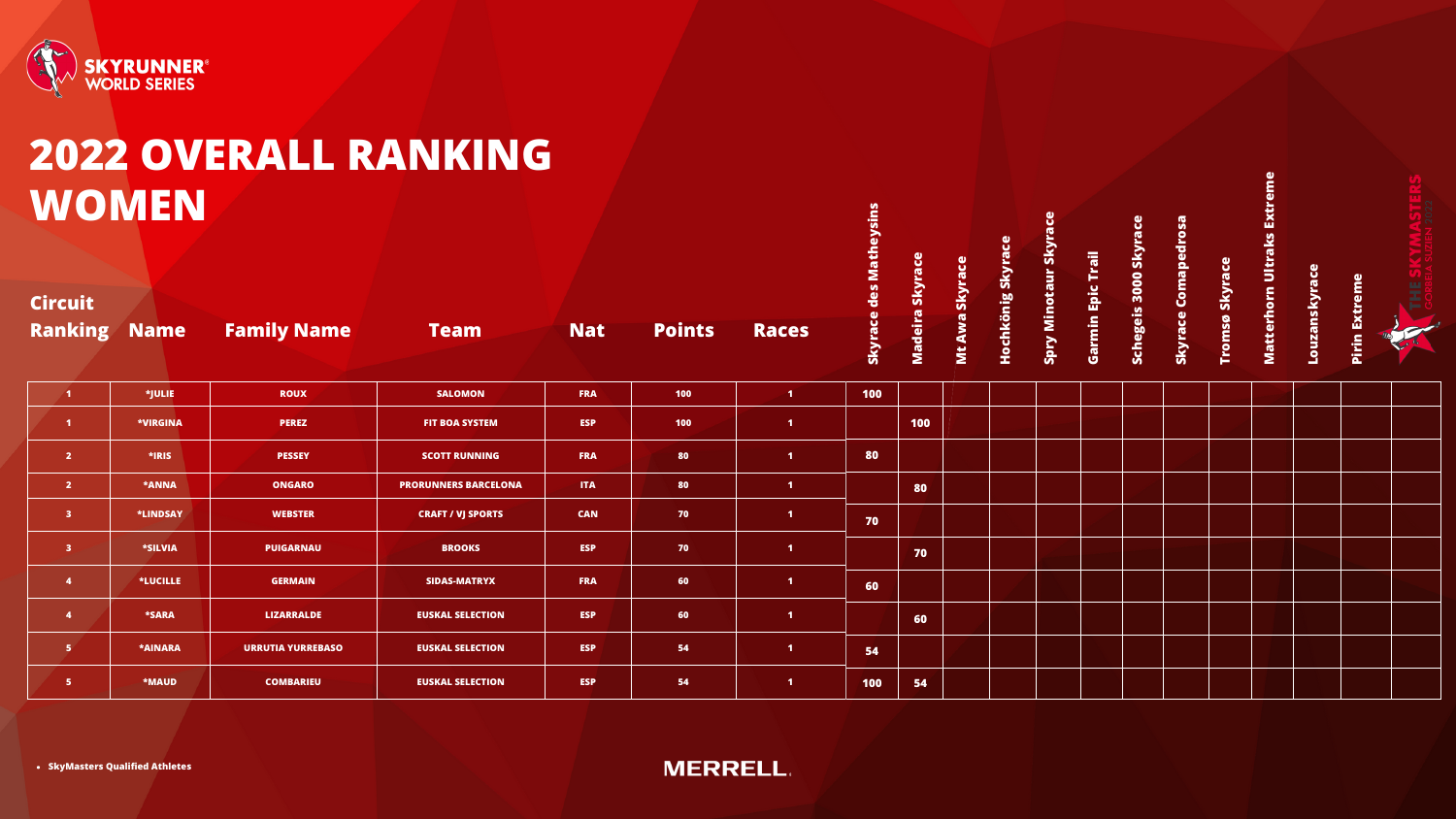

# **WOMEN**

|                                  |                 |                    | 2022 OVERALL RANKING                                     |            |                 |                      |                         |                 |                    |                   |                       |                      |                    |                     |                       | eme                            |               |                         |   |
|----------------------------------|-----------------|--------------------|----------------------------------------------------------|------------|-----------------|----------------------|-------------------------|-----------------|--------------------|-------------------|-----------------------|----------------------|--------------------|---------------------|-----------------------|--------------------------------|---------------|-------------------------|---|
|                                  | WOMEN           |                    |                                                          |            |                 |                      |                         |                 |                    |                   |                       |                      | ace                |                     |                       |                                |               |                         |   |
| <b>Circuit</b><br><b>Ranking</b> | <b>Name</b>     | <b>Family Name</b> | <b>Team</b>                                              | <b>Nat</b> | <b>Points</b>   | Races                | Skyrace des Matheysins  | Madeira Skyrace | Ō.<br>Mt Awa Skyra | Hochkönig Skyrace | Spry Minotaur Skyrace | Trail<br>Garmin Epic | Schegeis 3000 Skyr | Skyrace Comapedrosa | Skyrace<br>øswo.<br>는 | <b>Matterhorn Ultraks Extr</b> | Louzanskyrace | <b>Extreme</b><br>Pirin | ž |
| 6 <sup>1</sup>                   | <b>*MARTINA</b> | <b>CUMERLATO</b>   | <b>CRAZY / LA SPORTIVA</b>                               | <b>ITA</b> | 48              | $\blacksquare$       | 48                      |                 |                    |                   |                       |                      |                    |                     |                       |                                |               |                         |   |
| 6 <sup>1</sup>                   | <b>*LAUREN</b>  | <b>WOODWISS</b>    |                                                          | <b>GBR</b> | 48              | $\blacktriangleleft$ |                         | 48              |                    |                   |                       |                      |                    |                     |                       |                                |               |                         |   |
| $\overline{7}$                   | *HILLARY        | <b>GERARDI</b>     | <b>BLACK DIAMOND / SCARPA</b>                            | <b>USA</b> | 42              | $\vert$ 1            | 42                      |                 |                    |                   |                       |                      |                    |                     |                       |                                |               |                         |   |
| $\overline{7}$                   | <b>*LUCIA</b>   | <b>BARBOSA</b>     | <b>AD GALOMAR</b>                                        | <b>POR</b> | 42              | $\vert$ 1            |                         | 42              |                    |                   |                       |                      |                    |                     |                       |                                |               |                         |   |
| 8 <sup>1</sup>                   | *IKRAM          | <b>RHARSALLA</b>   | <b>MILLET</b>                                            | <b>MAR</b> | 36              | $\blacktriangleleft$ | 36                      |                 |                    |                   |                       |                      |                    |                     |                       |                                |               |                         |   |
| 8 <sup>1</sup>                   | *VERA           | <b>BARBOSA</b>     | <b>NAST- NÚCLEO ASSOCIATIVO DE</b><br><b>SANTO TIRSO</b> | <b>POR</b> | 36              | $\blacktriangleleft$ |                         | 36              |                    |                   |                       |                      |                    |                     |                       |                                |               |                         |   |
| 9 <sup>°</sup>                   | *FIONA          | <b>PORTE</b>       | <b>MIZUNO</b>                                            | <b>FRA</b> | 30 <sub>2</sub> | $\vert$ 1            | 30                      |                 |                    |                   |                       |                      |                    |                     |                       |                                |               |                         |   |
| 9 <sup>°</sup>                   | *ANNA           | <b>FROST</b>       | <b>SCOTT RUNNING</b>                                     | <b>NZL</b> | 30 <sub>2</sub> | $\vert$ 1            |                         | 30              |                    |                   |                       |                      |                    |                     |                       |                                |               |                         |   |
| 10 <sub>1</sub>                  | *JESSICA        | <b>PARDIN</b>      | <b>LA SPORTIVA</b>                                       | <b>FRA</b> | 26              | $\vert 1 \vert$      | 26                      |                 |                    |                   |                       |                      |                    |                     |                       |                                |               |                         |   |
| 10 <sub>1</sub>                  | *NADIA          | <b>CASTELEIRO</b>  | <b>TRAIL TEAM VILA DE MOUROS</b>                         | <b>POR</b> | 26              | $\blacktriangleleft$ | $\overline{\mathbf{2}}$ | 26              |                    |                   |                       |                      |                    |                     |                       |                                |               |                         |   |

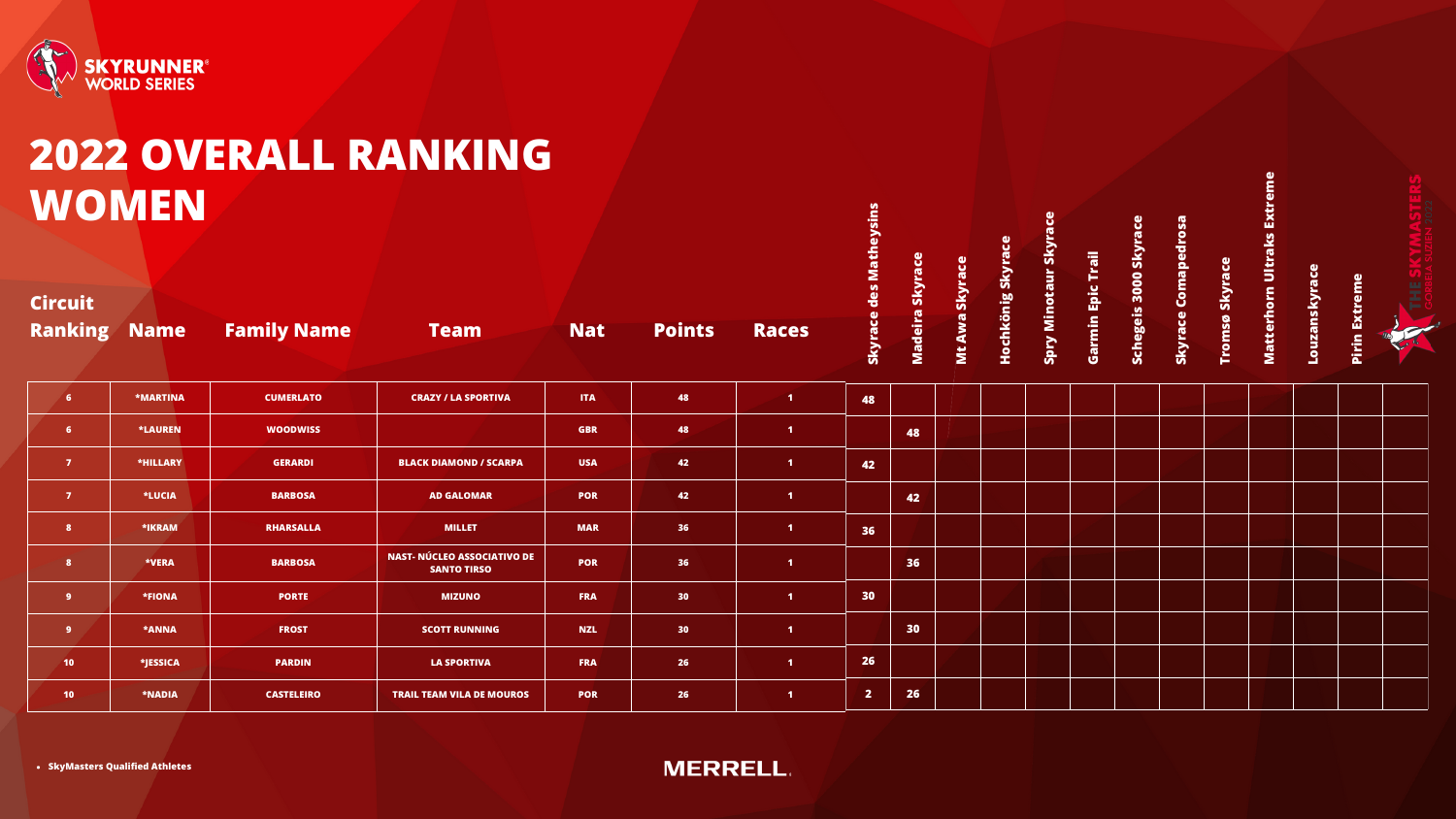

# **WOMEN**

|                                  |                  |                    | 2022 OVERALL RANKING                                  |            |               |                   |                 |                 |                |                   |                    |                    |                       |                     |                       |                            |               |               |  |
|----------------------------------|------------------|--------------------|-------------------------------------------------------|------------|---------------|-------------------|-----------------|-----------------|----------------|-------------------|--------------------|--------------------|-----------------------|---------------------|-----------------------|----------------------------|---------------|---------------|--|
| WOMEN                            |                  |                    |                                                       |            |               |                   | des Matheysins  |                 |                |                   | ū                  | Trail              |                       |                     |                       | Matterhorn Ultraks Extreme |               | eme           |  |
| <b>Circuit</b><br><b>Ranking</b> | <b>Name</b>      | <b>Family Name</b> | <b>Team</b>                                           | <b>Nat</b> | <b>Points</b> | <b>Races</b>      | Skyrace         | Madeira Skyrace | Mt Awa Skyrace | Hochkönig Skyrace | Spry Minotaur Skyr | <b>Garmin Epic</b> | Schegeis 3000 Skyrace | Skyrace Comapedrosa | <b>Tromsø Skyrace</b> |                            | Louzanskyrace | Extr<br>Pirin |  |
| 11                               | <b>STEPHANIE</b> | <b>KRÖLL</b>       | <b>SCARPA/</b><br><b>MOUNTAINSHOP HÖRHAGER</b>        | <b>AUT</b> | 22            | $\sqrt{1}$        | 22              |                 |                |                   |                    |                    |                       |                     |                       |                            |               |               |  |
| 11                               | <b>ALEXANDRA</b> | <b>FERNANDEZ</b>   | <b>CLUBE DE ATLETISMO OLÍMPICO</b><br><b>VIANENSE</b> | <b>POR</b> | 22            | $\blacksquare$    |                 | 22              |                |                   |                    |                    |                       |                     |                       |                            |               |               |  |
| 12 <sub>2</sub>                  | <b>AMELIE</b>    | <b>BERTSCHY</b>    | <b>ON RUNNING</b>                                     | <b>SUI</b> | <b>18</b>     | $\blacksquare$    | <b>18</b>       |                 |                |                   |                    |                    |                       |                     |                       |                            |               |               |  |
| 12 <sub>2</sub>                  | <b>FABIANA</b>   | <b>GONCALVES</b>   | <b>CLUBE NAVAL DE SÃO VICENTE</b>                     | <b>POR</b> | <b>18</b>     | $\blacksquare$    |                 | <b>18</b>       |                |                   |                    |                    |                       |                     |                       |                            |               |               |  |
| 13 <sup>°</sup>                  | <b>MAITE</b>     | <b>MAIORA</b>      | <b>RAIDLIGHT</b>                                      | <b>ESP</b> | <b>16</b>     | $\blacksquare$    | 16              |                 |                |                   |                    |                    |                       |                     |                       |                            |               |               |  |
| 13 <sup>7</sup>                  | <b>SONIA</b>     | <b>SILVA</b>       | <b>AD GALOMAR</b>                                     | <b>POR</b> | 16            | $\blacksquare$    |                 | 16              |                |                   |                    |                    |                       |                     |                       |                            |               |               |  |
| 14                               | <b>OLIVIA</b>    | <b>MAGNONE</b>     | <b>ESCLOPS D'AZUN</b>                                 | <b>FRA</b> | 14            | $\vert$ 1         | 14              |                 |                |                   |                    |                    |                       |                     |                       |                            |               |               |  |
| 14                               | <b>ISABEL</b>    | <b>GARCIA</b>      | <b>PRORUNNERS BARCELONA</b>                           | <b>ESP</b> | 14            | $\blacksquare$    |                 | 14              |                |                   |                    |                    |                       |                     |                       |                            |               |               |  |
| 15 <sub>1</sub>                  | <b>FABIOLA</b>   | <b>CONTI</b>       | <b>SALOMON</b>                                        | <b>ITA</b> | 12            | $\vert 1 \rangle$ | 12 <sub>2</sub> |                 |                |                   |                    |                    |                       |                     |                       |                            |               |               |  |
| 15 <sub>1</sub>                  | <b>VANESSA</b>   | <b>CASTELAO</b>    | <b>TERRAS DE BURON</b>                                | <b>POR</b> | 12            | $\blacksquare$    |                 | 12              |                |                   |                    |                    |                       |                     |                       |                            |               |               |  |